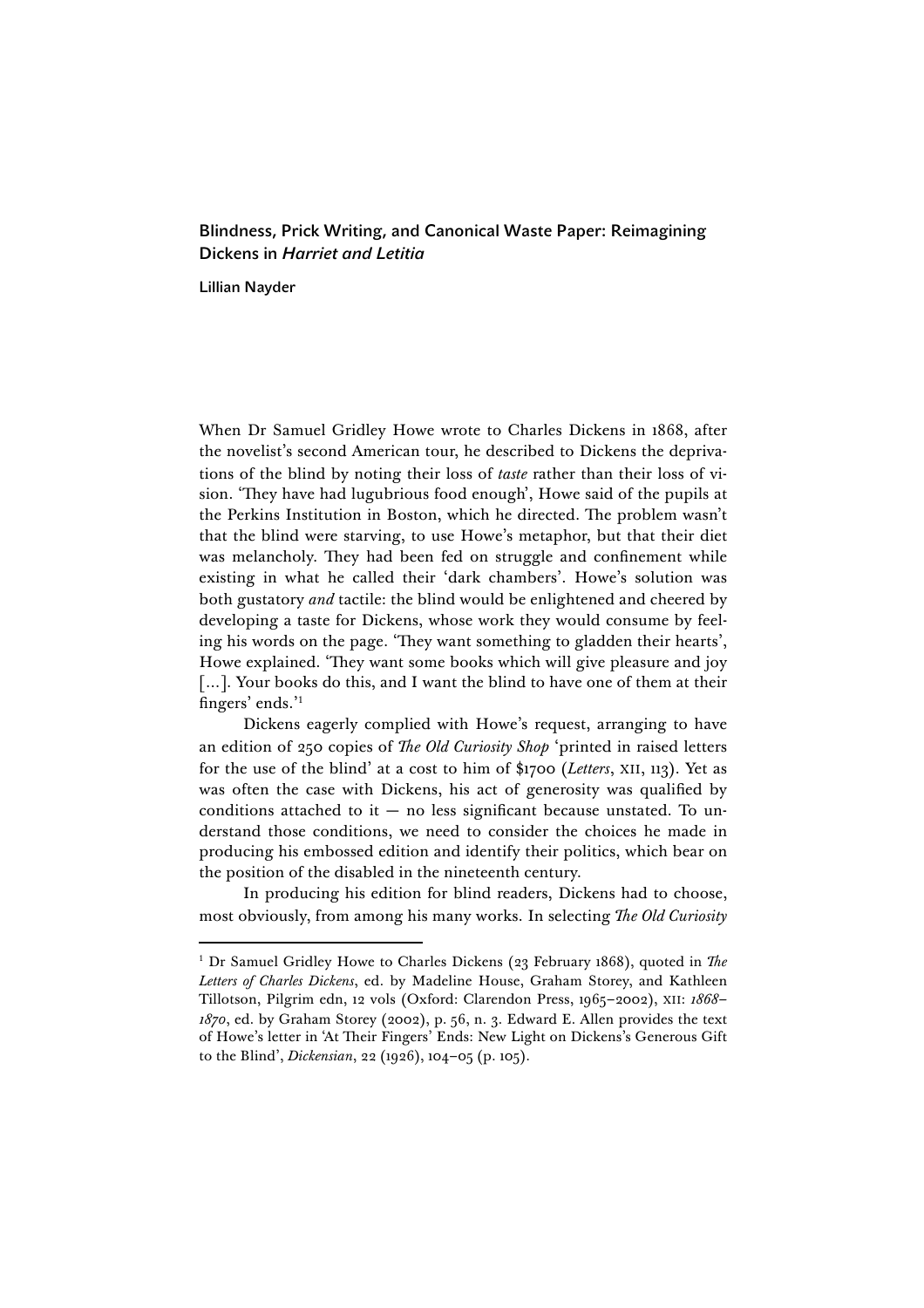*Shop* (1840–41) instead of one of his more recent novels, Dickens privileged a particular subgenre for a specific, disabled audience, meeting what he understood to be their unique needs; he provided them with the sentimental fiction that would help to 'humanize' them. As Heather Tilley argues, 'sentimental fiction was expected to exert a moralizing influence over pupils.' <sup>2</sup> Dickens selected the novel he did because of certain 'suppositions about the pedagogic function of sentimental literature […] as well as the more implicit assumption that visual impairment was accompanied by emotional (and by extension moral) deficiencies' (Tilley, p. 226). Not only did Little Nell's virtues provide a pattern for disabled pupils of whom great patience and fortitude were required. The blind needed to read such works as *The Old Curiosity Shop* to develop the human sympathy that was thought to depend on the faculty of vision — on *seeing* or watching others — and that came readily to the sighted but not to the visually impaired.

The correcting or 'normalizing' impulse behind Dickens's choice of *The Old Curiosity Shop* as a text for blind readers also informed his choice of the embossed system of writing that would *put* that text 'at their fingers' ends'. While Dickens chose the sentimental over the satiric, he also chose an embossed roman alphabet for his text rather than an arbitrary system — the system developed by Howe himself. Blind advocates for visually impaired readers in the Victorian period argued for the use of an embossed print system best suited to tactile comprehension — by the late 1860s in England, Braille's arbitrary system had been identified as the system of choice. Thomas Rhodes Armitage, the blind physician who established, in 1868, the British and Foreign Blind Association (today's Royal National Institute of Blind People), makes the argument most forcefully in *The Education and Employment of the Blind* (1871). Armitage found it 'self evident that the proper persons to decide upon the best methods of instruction by touch, are those who have to rely upon this sense, viz. the blind themselves'.3 'Inventors of [embossed] systems and managers of [blind] institutions generally have their eyesight', Armitage writes, 'and misled by this sense, they cannot understand or enter into the real wants of the blind […]. The question must not be settled *for* the blind, but *by the blind themselves*' (pp. 12–13, emphasis in original).

<sup>2</sup> Heather Tilley, 'The Sentimental Touch: Dickens's *Old Curiosity Shop* and the Feeling Reader', *Journal of Victorian Culture*, 16 (2011), 226–41 (p. 226).

<sup>3</sup> T. R. Armitage, *The Education and Employment of the Blind* (London: Hardwicke, 1871), p. iii.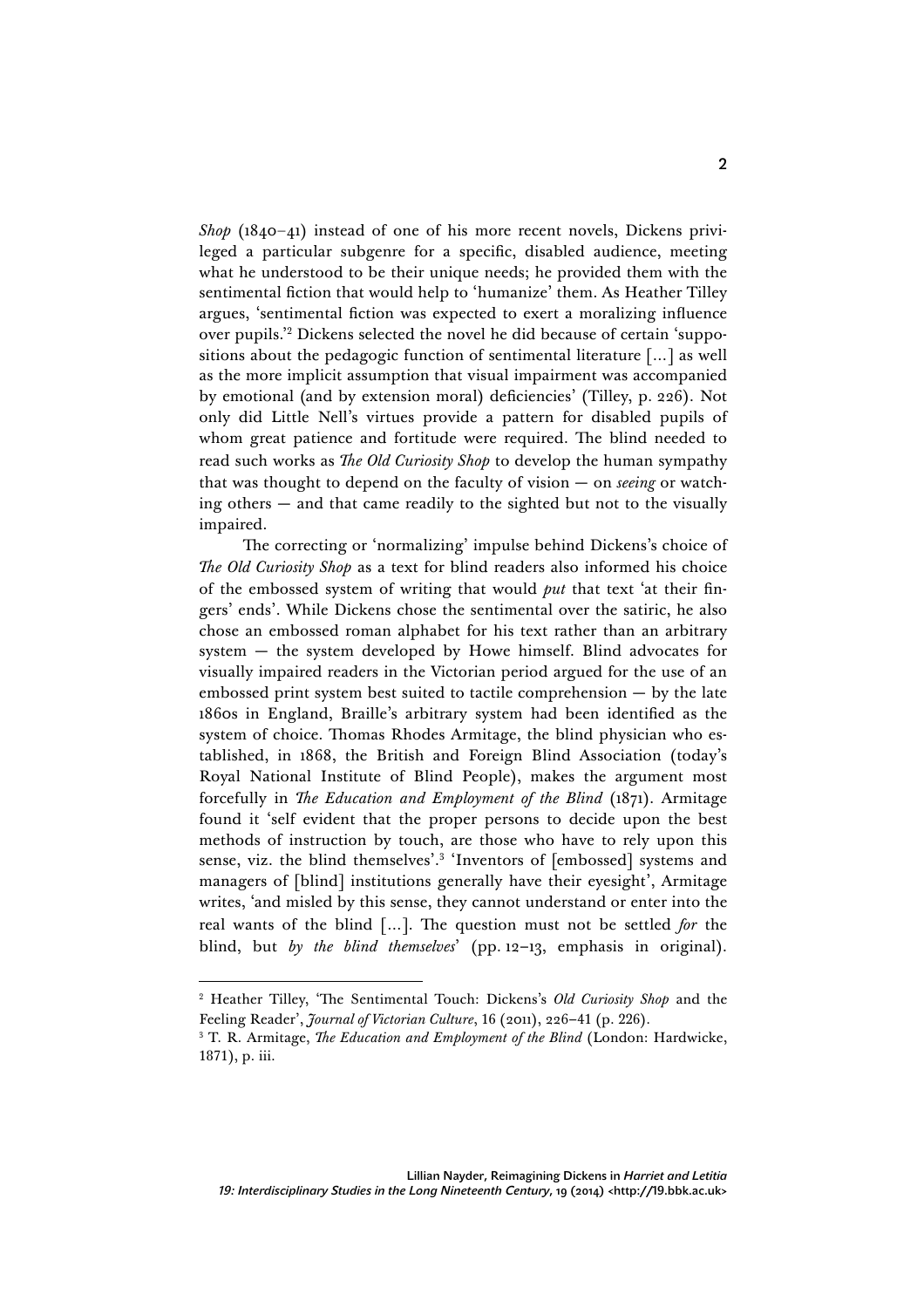Armitage conducted a two-year study among strictly tactile readers who knew at least three different systems of embossed print. He and his colleagues and 'witnesses' concluded that the use of Braille was optimal, owing to the ease with which that dotted system could be read by touch. In bringing out his embossed edition of *The Old Curiosity Shop*, however, which he did on the eve of the formal investigation that would endorse Braille from among competing relief systems, Dickens opted to use the 'master language' best suited to seeing readers — the roman alphabet preferred by sighted teachers, relatives, and guardians of the blind. He chose Howe's variation on the roman alphabet, in which only small letters were used  $-$  a type 'so small', Armitage explained, 'that probably not one blind adult in fifty can learn to read it with any degree of comfort' (p. 12).

It was only shortly before Dickens's death in June 1870 that the British and Foreign Blind Association began to promote Braille as the format best suited to tactile reading. Nonetheless, in May 1870, Dickens published an article in *All the Year Round* that outlined the investigation then underway and that advocated for the leadership of 'the sightless' in the matter, and he knew that he had a choice among systems when he published *The Old Curiosity Shop* in 1868. <sup>4</sup> In 'Books for the Blind', an article that appeared as early as 1853 in *Household Words*, it was noted that 'a blind man may be taught to read': 'But now comes the difficulty […]. In what language shall the printing be effected? […] In what character, alphabet, symbol, or cipher, shall the teaching be rendered?' 5

Articles that Dickens published in the 1850s distinguished among embossed systems of print for tactile reading and consistently argued in favour of roman type. 'Books for the Blind' compared at least a dozen tangible systems. These included the 'String Alphabet' developed at the Edinburgh Blind Asylum; the roman prick writing of George Gibson, to which I'll return; the embossed and inked typing of roman letters at Manchester's Blind Asylum; the triangular alphabet of James Gall; Alexander Hay's 'alphabet of twenty-six arbitrary characters'; the shorthand systems created by Lucas and Frere; and Moon's alphabet, 'founded upon, but greatly differing from, the ordinary Roman' (p. 424). Of the five systems in which the New Testament had been embossed, the article noted, four were 'in arbitrary characters'; of the nineteen systems that resulted from an 1832 challenge issued in Edinburgh, sixteen 'were in purely

<sup>4</sup> 'Blind Leaders of the Blind', *All the Year Round*, 7 May 1870, pp. 550–52 (p. 551).

<sup>5</sup> [George Dodd], 'Books for the Blind', *Household Words*, 2 July 1853, pp. 421–25 (p. 423).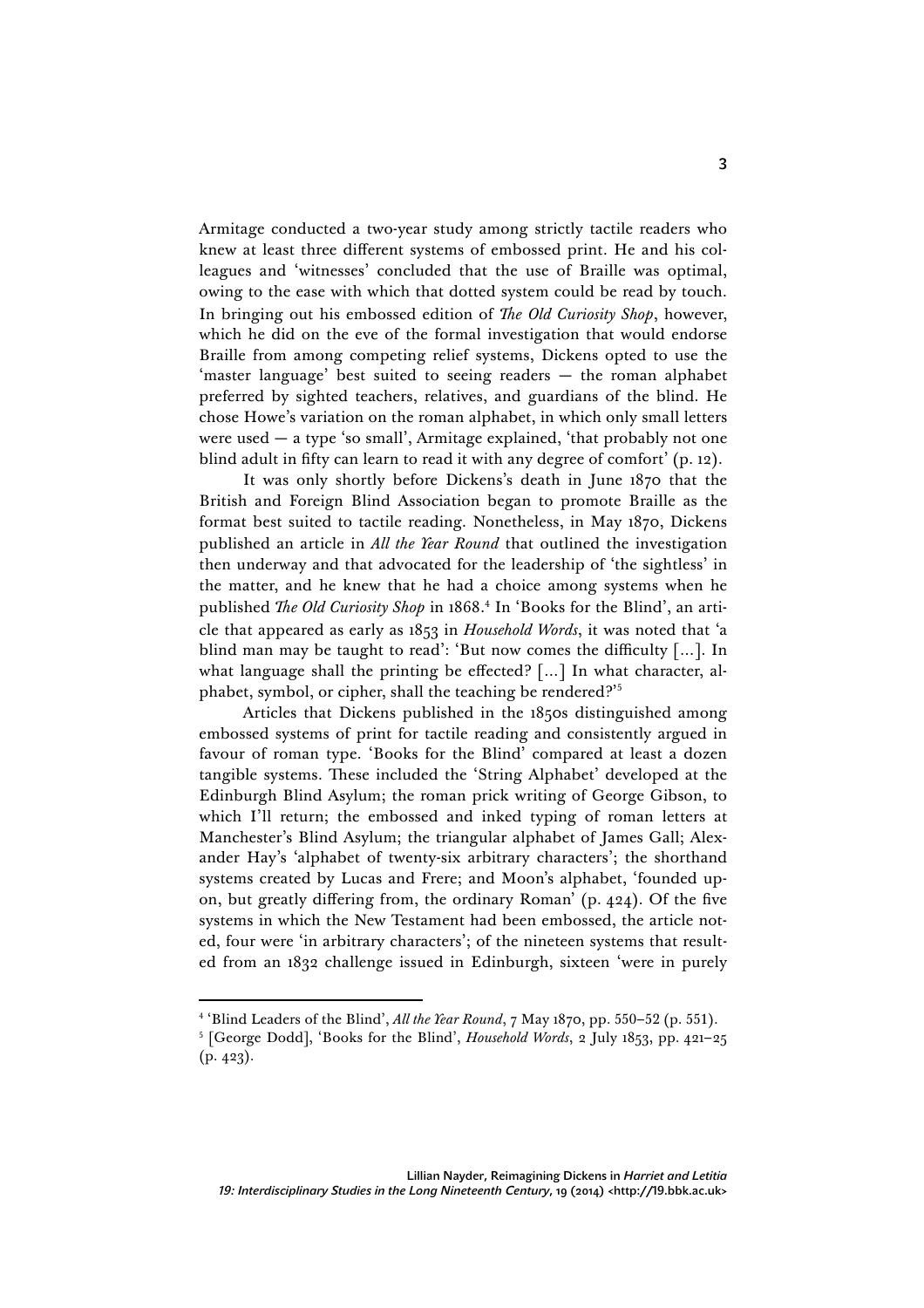arbitrary character' (p. 424). Confronted with such ratios, the article acknowledged that systems diverging from the roman might place strictly 'feeling readers' at an advantage — that the ease with which certain forms of embossed print 'could be […] felt and read by blind persons' might be 'a circumstance […] so important as to neutralize all objections on other grounds' (p. 423). Nonetheless, *Household Words* articles treated the needs and ways of the sighted as paramount, praising embossed roman systems (particularly Howe's) because the texts they produced were 'readable by all who can see'  $-$  'by ordinary persons' ([Dodd], pp. 422, 425). Howe's system privileged the sighted over the blind yet Dickens and his contributors generally treated its use less as a choice than as something simply given. Arguing for what is 'ordinary' — for that to which we are 'accustomed' — Dickens identifies a custom so customary as to seem natural, obscuring the very act of choice.6 As Harriet Martineau puts it in 'Blindness', 'embossed printing is tried on various plans, each of which has some merit […]: but we feel no doubt about sticking to the ordinary alphabet' (p. 425).

Disability theorists note, however, that the 'ordinary' or 'normal' is not simply a given but a construct that helps 'create the "problem" of the disabled', that makes ideological differences out of physical differences, and that reinforces the social status quo.<sup>7</sup> Because embossed roman type made tactile reading very difficult, it encouraged the subordination of blind pupils to sighted teachers, undermining their autonomy. It reinforced the idea of the blind as dependent or helpless creatures indebted to the sighted for enlightenment — an idea neatly captured in Dickens's representations of Howe's prized pupil, Laura Bridgman, in *American Notes*: 'her poor white hand peeping through a chink in the wall [of her 'marble cell'], beckoning to some good man for help'. <sup>8</sup> Using *Household Words* to advocate for the uniform adoption of Howe's system by all teachers of the blind ([Dodd], pp. 424–25), Dickens sought to keep tactile readers from learning (and inventors from developing) a written language for the blind that was empowering to them yet unknown and threatening to the sighted. His opposition to arbitrary systems of tactile writing and his advocacy

<sup>6</sup> [Harriet Martineau], 'Blindness', *Household Words*, 17 June 1854, pp. 421–25 (p. 425).

<sup>7</sup> Lennard J. Davis, 'Constructing Normalcy', in *The Disability Studies Reader*, ed. by Lennard J. Davis, 3rd edn (New York: Routledge, 2010), pp. 3–19 (pp. 3, 17).

<sup>8</sup> Charles Dickens, *American Notes*, ed. by John S. Whitley and Arnold Goldman (London: Penguin, 1985), p. 81.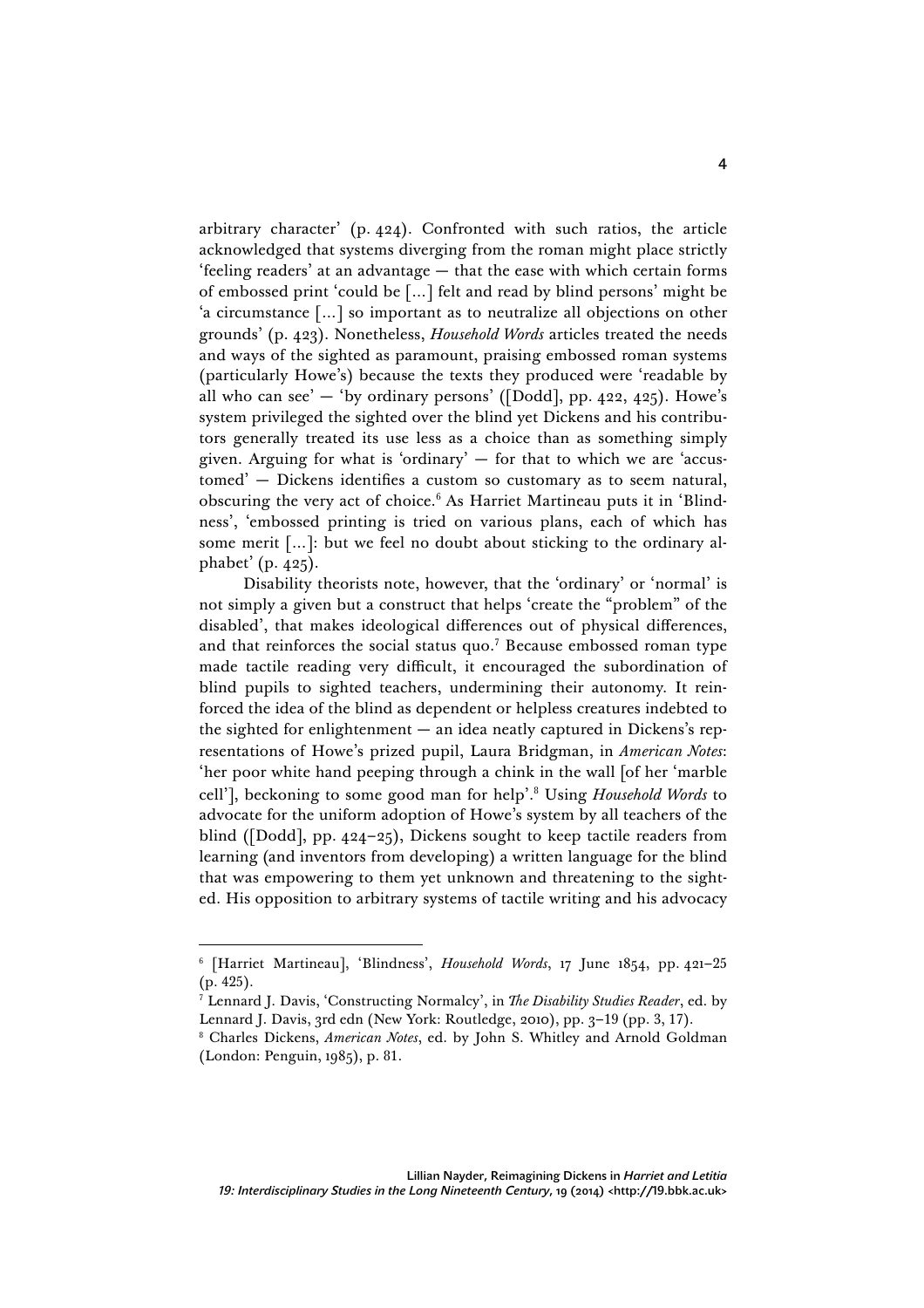for embossed roman type bring to mind American resistance to the use of sign language in deaf communities in the late 1800s and the campaign to replace manualism with oralism (the exclusive use of lip reading and  $speech$ ) — a campaign driven by growing perceptions of the deaf as an 'ethnic' minority with its own foreign language and culture.<sup>9</sup>

Dickens had a personal stake in deciding what was best for tactile readers and, more generally, for the blind — one that went beyond his friendship with Howe, his visits to Perkins, and his support for benevolent schemes. In 1848, when his youngest brother Augustus married Harriet Lovell, he became one of Harriet's trustees, responsible for managing her separate settlement. Dickens remained Harriet's trustee when she went blind several years later and retained that role after Augustus deserted her in 1857, leaving England for the US with Bertha Phillips. Following Harriet's desertion, Dickens saw her with some regularity; after Dickens's younger sister Letitia was widowed in 1861, she and Harriet formed their own household, living together for more than two decades and visiting Dickens as a pair in the 1860s. During that decade, Harriet wrote to Dickens about her trust; since he destroyed her letters along with most he received, we do not know if she dictated them to a sighted person or used a device for tangible writing. In the 'unbalanced conversation' that Dickens has bequeathed to us,<sup>10</sup> the loss of Harriet's voice is all the more regrettable because of the lack of archival evidence that historians of disability face, a challenge with which both Jan Eric Olsén and I grapple in this special forum, though we do so in different ways.

Dickens's extant references to Harriet are fairly scarce — invitations that include her in his surviving letters to Letitia and public references to Harriet as the *real* Mrs Augustus Dickens after he was accused of slighting his youngest brother's widow on his second American tour. Despite the loss of their correspondence, we can infer that Dickens's dealings with Harriet were sometimes fraught: from his references, in letters to his solicitor, to Harriet's evident desire to manage her money herself after Augustus left her; and from Dickens's decision to omit Harriet's companion Letitia from his will, though she was his sole surviving sibling. Dickens's treatment of Letitia suggests his hostility towards female friendships and allegiances that threatened to compromise his authority. Indeed, Letitia's

<sup>9</sup> See Douglas Baynton, '"A Silent Exile on This Earth": The Metaphorical Construction of Deafness in the Nineteenth Century', in *Disability Studies Reader*, ed. by Davis, pp. 33–51.

<sup>10</sup> Margaret Flanders Darby, 'Dickens and Women's Stories: 1845–1848 (Part Two)', *Dickens Quarterly*, 17 (2000), 127–38 (p. 135).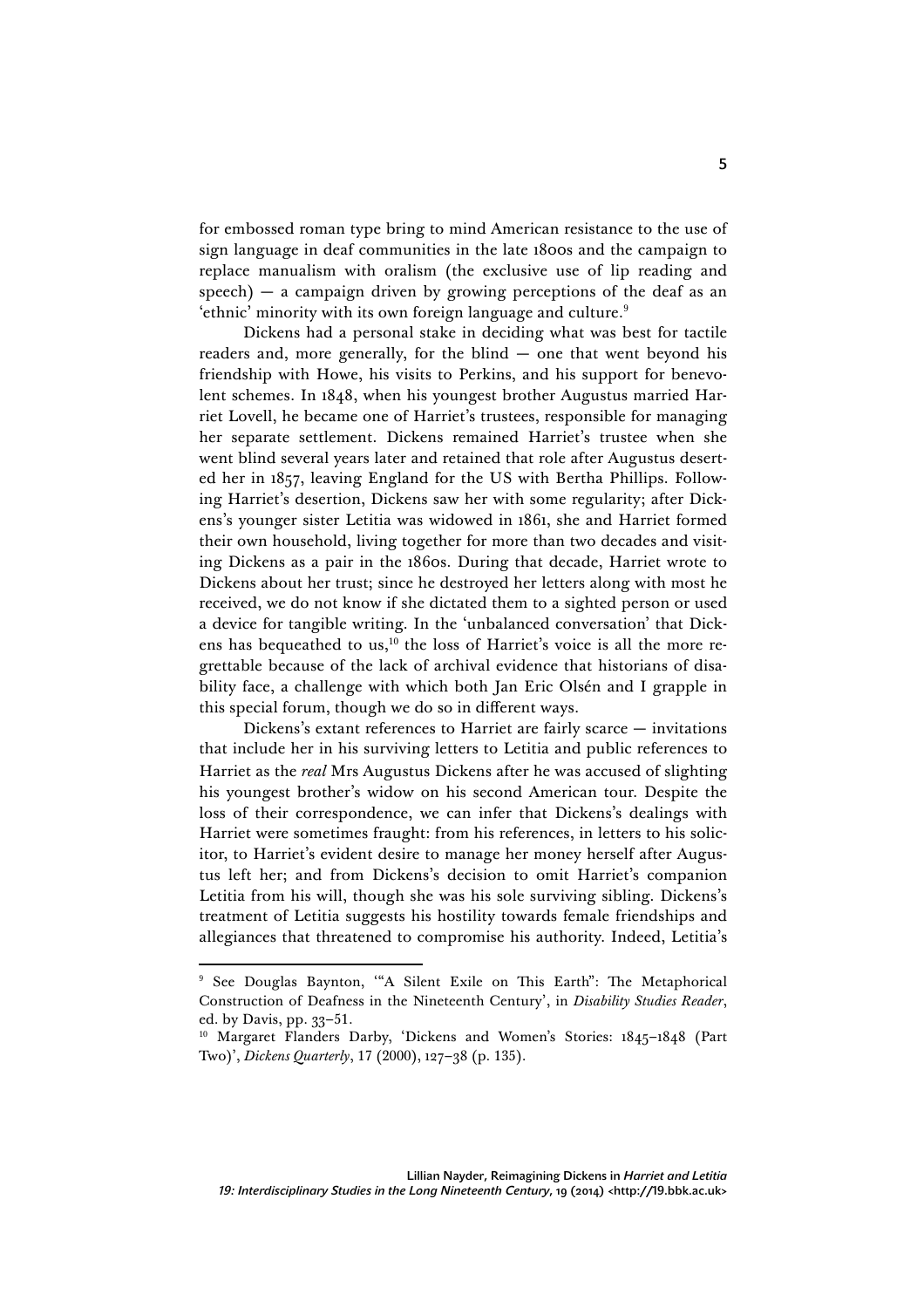omission from Dickens's will was likely the consequence of her decision to remain a friend of the novelist's estranged wife Catherine during the twelve-year separation of the Dickenses, despite her brother's wishes that she steer clear of her sister-in-law.11

My own interest in Harriet and Letitia  $-$  the working title of my novel-in-progress — grew out of Letitia's absence from Dickens's will, my attempts to understand the meaning of that absence, and my discovery of the correspondence that revealed the friendship of Letitia and Catherine in the 1860s. I came to realize, too, that in that same decade, Letitia and Harriet established their own household together. Having written *The Other Dickens*, my biography of Catherine, I decided to focus on these two other women, even more peripheral in Dickens's orbit than his wife, and bring them to the centre of the story. Because the archival material relating to them proved so scant, the biography I had considered writing became my novel — one narrated, in part, by Harriet, an author within the narrative.

Considering the difficulties that embossed roman type posed to tactile readers, it may seem odd that I've chosen a variant of it for the use of my blind heroine. But my choice was largely driven by the material object enabling Harriet to write — an object that, in Olsén's terms, fills a gap in the archive by opening the door to the imaginary: that is, to the historical imagination. The item is not found among those few extant and suggestive possessions still associated with Harriet: the book of signatures she gathered from famous authors and actors over the years, for example; or the photograph album auctioned by Sotheby's in which she figured, which has since disappeared into a private collection. Nonetheless, the object, though fictive in its connection with her, quite literally gives her a voice.

In the novel, Harriet relies on a typograph created by George Gibson of Birmingham to communicate in writing  $-$  a device that works by means of pins embedded on the bottom of wooden blocks, each pinformed roman letter the upside-down version of the raised letter on the top of the block. The writer begins at the bottom left of a rectangular wooden frame and, moving to the right along the guide bars, and from the bottom line to the top, presses the blocks into place, puncturing the paper that lines the typograph and producing a page of writing that can

<sup>&</sup>lt;sup>11</sup> Lillian Nayder, "The Omission of His Only Sister's Name": Letitia Austin and the Legacies of Charles Dickens', *Dickens Quarterly*, 28 (2011), 251-60.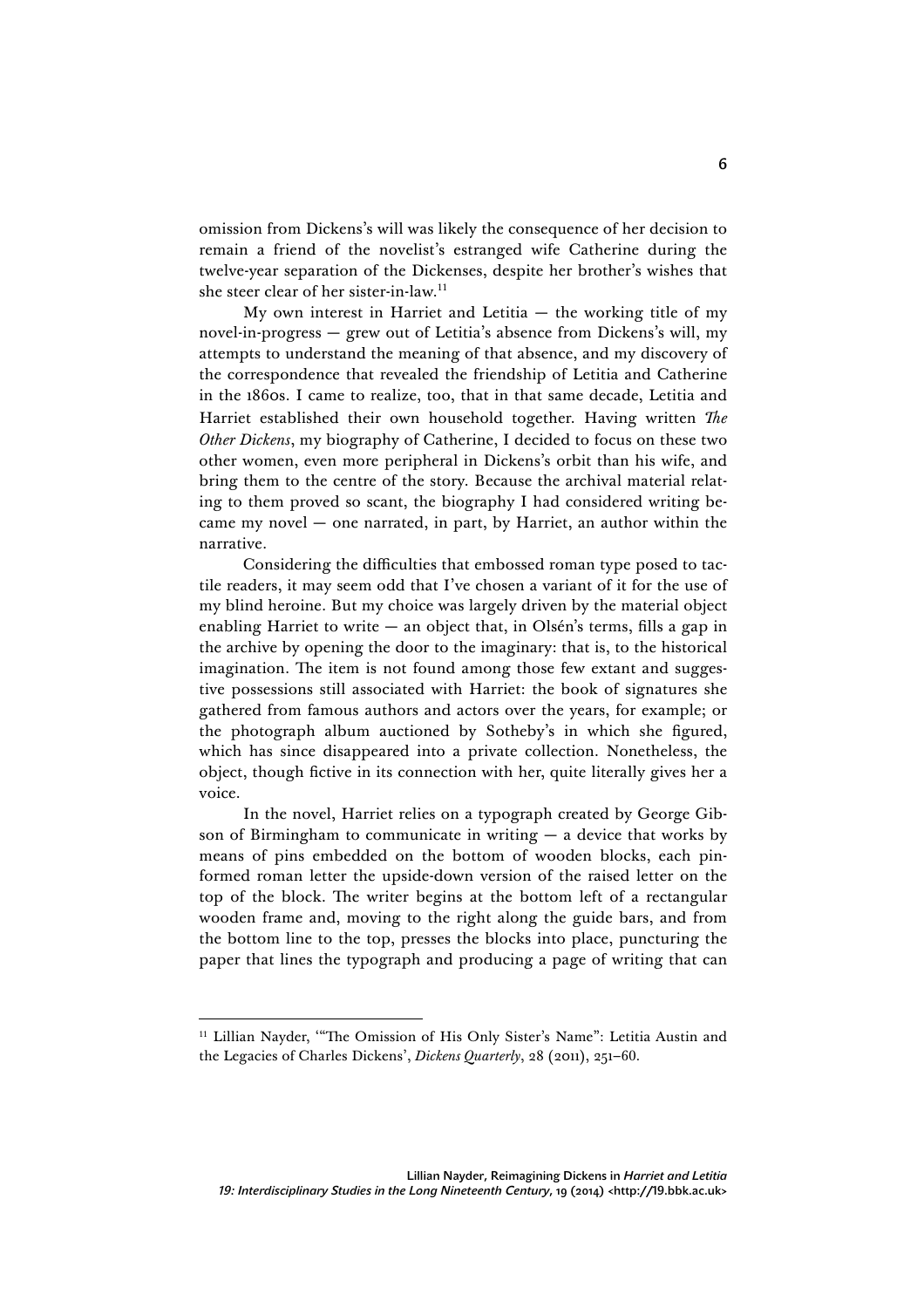

be read in the usual way  $-$  from left to right, top to bottom  $-$  on the reverse side (*Fig. 1*).

*Fig. 1*: 'Mr. G. Gibson's Apparatus to Enable the Blind to Write and Read', *Transactions of the Society for the Encouragement of Arts, Manufactures, and Commerce*, 45 (1827), Plate 4.

As the process is described in the *Transactions of the Society for the Encouragement of Arts, Manufactures, and Commerce* (1827), 'the points […] penetrate the paper' and 'form on the underside a visible, and, at the same time, a tangible representation […] by means of the burs or prominences, wherever the points have passed through.' <sup>12</sup> My choice of this device and writing process was spurred by one of Gibson's selling points:

> An objection may be made to the cost of the paper, as it can be written in this way only on one side, and the characters must be at least as large as full-sized printing capitals; but this objection […] is by no means so great as it seems to be, because waste writing paper, such as had been written over

<sup>&</sup>lt;sup>12</sup> 'Preface', *Transactions of the Society for the Encouragement of Arts, Manufactures, and Commerce*, 45 (1827), v–xxvii (p. xxii).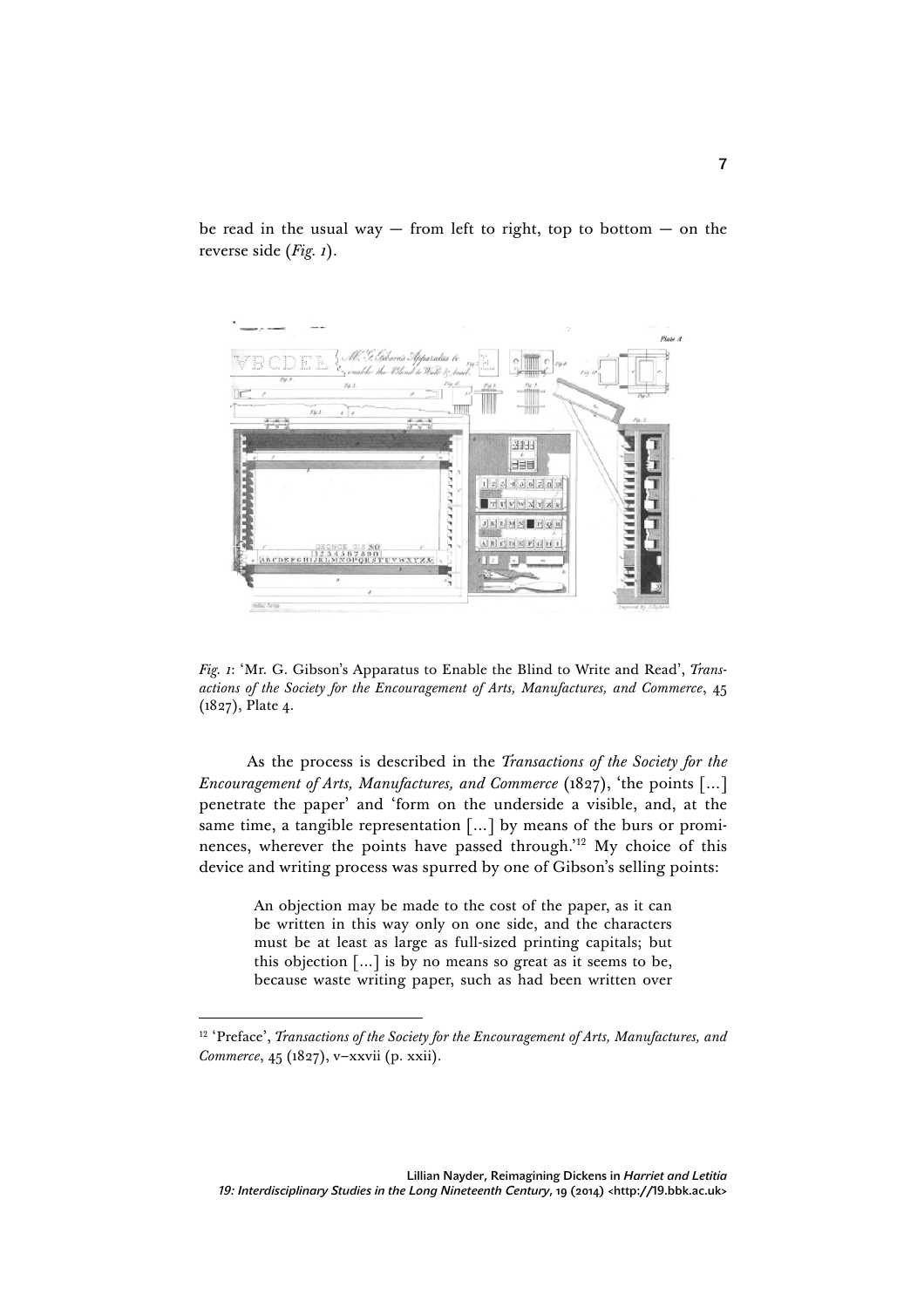with pen and ink, will answer the purpose of the blind quite as well as any other. 13

At its most economical, Gibson's device created a doubly written page, the bottom layer of which could be seen but not felt — the so-called 'waste' writing, whether formed in 'pen and ink' or in print — and the second layer, raised or tangible on that same side of the page, the layer produced by the pinpricks that had punctured the sheet from behind. Further complicating the process, the side of the paper actually *composed upon* by the blind author was not the one to be felt or seen in reading the text but the reverse side, since the writing was produced in inverted fashion, the author's front being the reader's back, the text composed from bottom to top, each 'letter in points' the upside-down version of the one actually felt on the block by the author.

For the purposes of neo-Victorian fiction, these complexities, dualities, and inversions provide a wealth of possibilities for depicting authorship, reimagining printed or conventionally written texts, and contesting the authority of the printed word. More specifically, Gibson's device  $$ and Harriet Dickens's use of it in the novel — allows me to give tangible form to the female subtext so often informing Victorian fiction while also inverting the usual relation of text and subtext. Here, the subtext becomes the text, with the printed or published sheet or 'waste paper' with which Harriet lines her typograph becoming, quite literally, the subtext, the base layer of her tangible typography, punctured or impaled from behind by the pinpricks of her roman letters and appearing underneath them. Because Harriet uses the printed or handwritten sheets at her disposal to line her apparatus — including autograph letters from her famous brother-in-law and galley proofs from his periodicals — Dickens's own writings and those he edited and published become subtexts rather than texts, forced into dialogue with Harriet's compositions. She writes over — or, rather, *through* — Dickens's print. In a recently published chapter of my novel, Harriet uses *Household Words* proofs of Wilkie Collins's *Dead Secret* to line her typograph, the tangible letter she writes to Dickens on what is now 'waste paper' revisiting and reworking Collins's novel and its portrait of blindness and gender (*Fig. 2*). 14

<sup>&</sup>lt;sup>13</sup> 'Types for the Blind', *Transactions of the Society for the Encouragement of Arts*, *Manufactures, and Commerce*, 45 (1827), 90–96 (p. 92).

<sup>14</sup> Lillian Nayder, 'Tangible Typography (excerpted from *Harriet and Letitia: A Novel*)', *Neo-Victorian Studies*, 5 (2012), 179–201.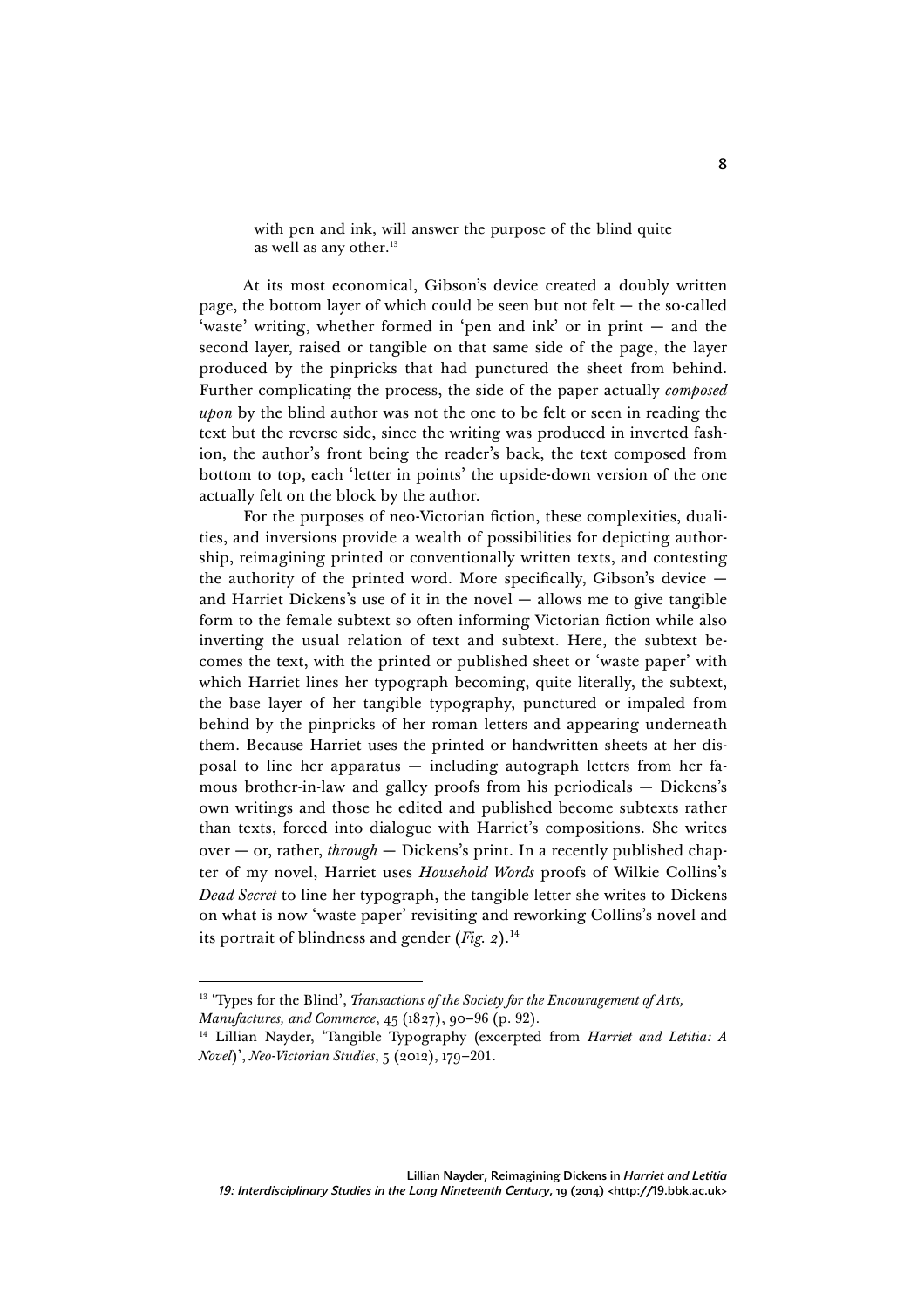

*Fig. 2*: Harriet Dickens, tangible letter to Charles Dickens (excerpt), Lillian Nayder, 'Tangible Typography (excerpted from *Harriet and Letitia: A Novel*)', *Neo-Victorian Studies*, 5 (2012), 179–201 (p. 188).

Because Harriet's prick writing also recalls the embroidery and needlepoint of sighted Victorian women, it connects her tangible narra-